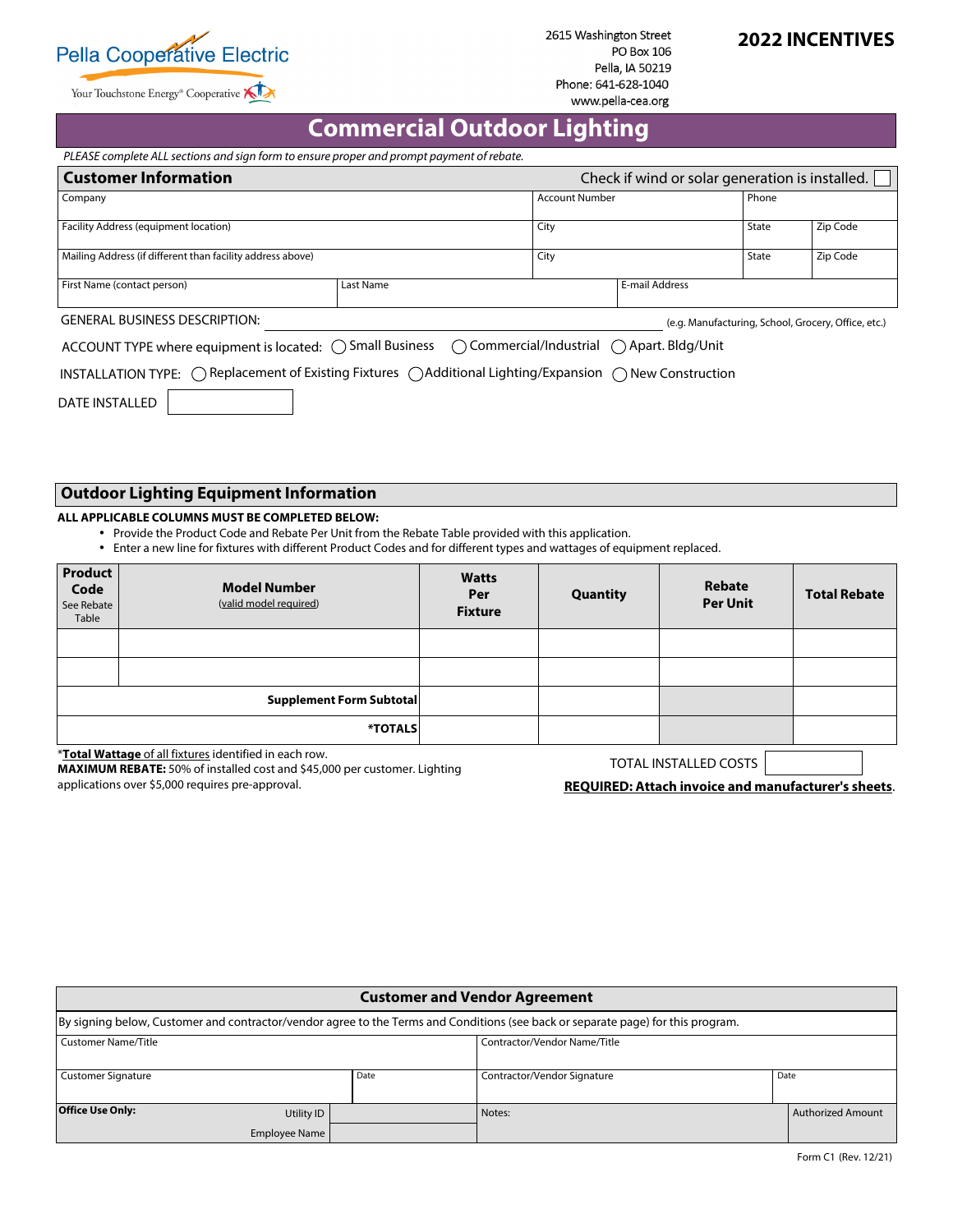### **Terms and Conditions - Commercial Outdoor Lighting**

**Program Offer:** The Program covers products purchased and/or services rendered on or after **January 1, 2022**.

#### **Program Requirements:**

- 1. LED fixtures must be either ENERGY STAR or DesignLights Consortium qualified products and listed on their respective websites.
- 2. LED fixtures include hard-wired fixtures.
- 3. Replacement fixtures must have a lower wattage than the original fixture.
- 4. A copy of sales invoice must be provided to the Utility. For retrofit applications, proof of purchase must be provided for the necessary number of lamps as indicated by the fixture type on the rebate form.
- 5. If applicant intends to install equipment at more than one location served by the Utility, separate forms must be completed for each location.
- 6. TOTAL REBATE SHALL NOT EXCEED 50% OF INSTALLED COSTS.
- 7. A MAXIMUM REBATE payment from the Utility may be applied to your rebate request. For projects where you expect the incentive to exceed \$5,000, contact the Utility for pre-approval prior to installing.
- 8. Outdoor lighting must be on from dusk to dawn and controlled by an automatic photocell sensor (cannot be wired to a motion sensor or manual switch).

#### **ENERGY STAR Verification:**

ENERGY STAR qualification can be verified by one of the following:

- 1. Provide cutout of package showing ENERGY STAR logo, product type and model.
- 2. Provide cutout of UPC symbol and model number from product package and a printout from the ENERGY STAR website confirming that model's qualification.
- 3. Provide model number of product and qualification will be determined by the Utility. ENERGY STAR listings can be found at: www.energystar.gov.

#### **DesignLights Consortium (DLC) Qualification:**

To determine if a product is qualified through the DesignLights Consortium, search the DLC Qualified Product List for the specific model number at www.designlights.org. Customer should provide a printout to the Utility showing their product from this listing.

#### **General Terms and Conditions**

 Rebates shall be pro-rated based on the percent of power supplied by the utility if the customer has distributed generation.

**Application Information:** Missing or incorrect information on the application may delay processing and delivery of the rebate. An invoice is required and should include specific product information, including the brand, model, serial number and date of purchase of the energy efficient measures. Other information including manufacturer's equipment performance sheets may be required upon request.

The Utility reserves the right to verify sales transactions and to have reasonable access to the Customer's facility to inspect pre-existing equipment (if applicable) and energy efficient measures installed under this program.

 **Warranty Information:** The Utility makes no warranties, expressed or implied, with respect to equipment operation, material, workmanship or manufacturing. The Utility does not guarantee that a certain level of energy or cost savings will result from the use of products covered by this program.

 **Limitation of Liability:** The Utility's liability in connection with this program is limited to paying the rebate specified when all terms and conditions have been satisfied. Under no circumstances shall the Utility be liable for any consequential or incidental damages or tax liability resulting from participation in this program.

 **Participant Certification:** Participating Customer certifies that he/she purchased and installed the equipment listed on their application at the defined location served by the Utility. The Customer agrees that all information provided is true and that he/she has conformed to all program requirements. If the equipment and application does not comply with the Utility's rules and qualifications, the rebate amount may be denied or adjusted.

 **Program Changes/Termination:** The Utility reserves the right to extend, modify (including incentive levels) or terminate this Program at any time without prior or further notice. The Customer is responsible for checking with the Utility to determine whether the program has been changed or is still in effect.

**Customers must apply for rebates within six (6) months of the purchase date (as shown on the Customer's invoice) and are subject to the current year program offer if received after January 31st.** Past eligibility, however, does not guarantee that equipment will meet criteria for current programs in effect.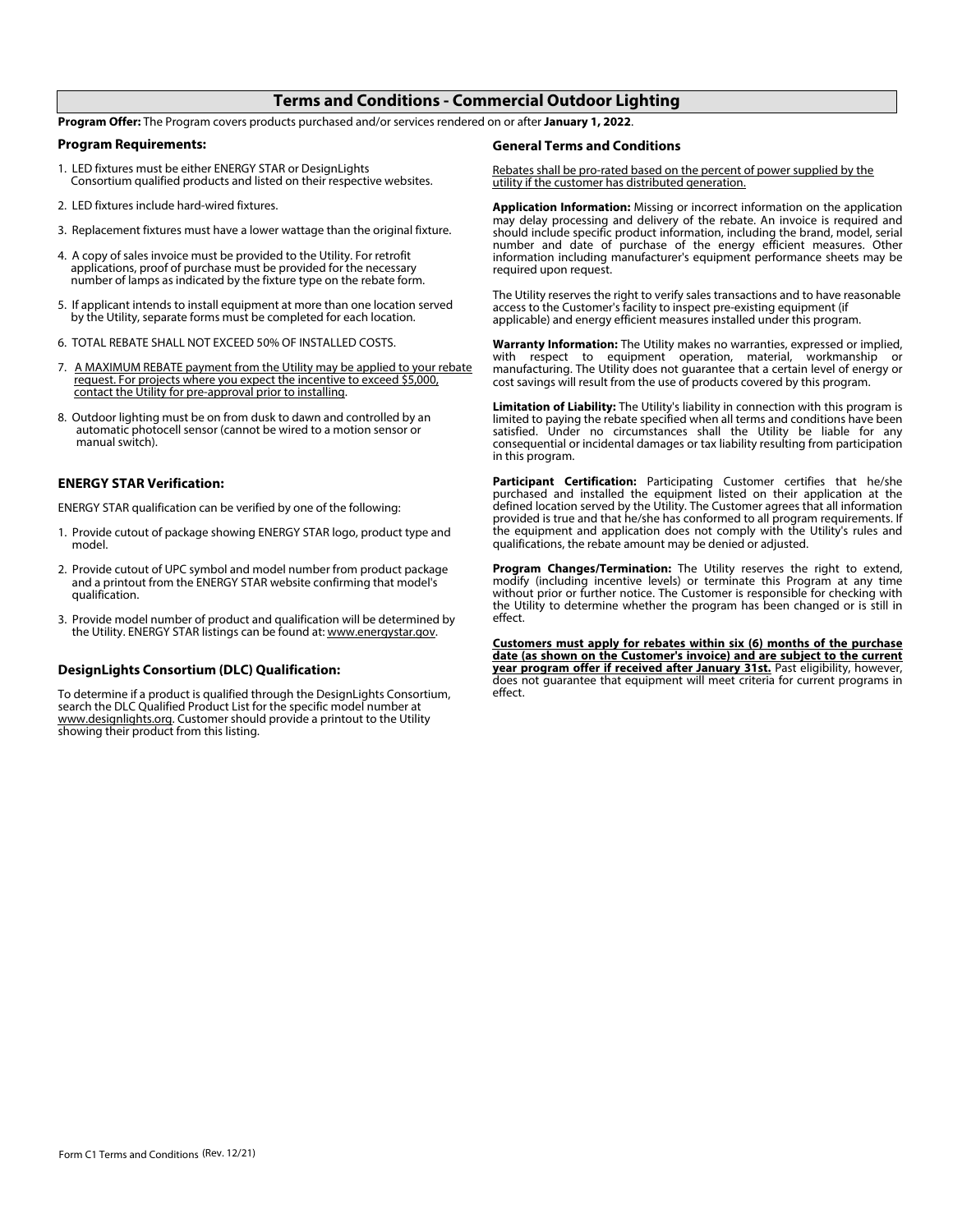### **Commercial Outdoor Lighting and Occupancy Sensor Incentives REBATE TABLE**

All LED fixtures must be Energy Star qualified and /or listed on the Qualified products list published online at www.designlights.org by the DesignLights Consortium™ (DLC). Use the lighting Product Codes from these tables to complete the lighting equipment section and determine the eligible rebate amounts.

| <b>OUTDOOR LIGHTING FIXTURES</b> |                 | <b>REBATE AMOUNT</b> | <b>PRODUCT CODES</b> |  |
|----------------------------------|-----------------|----------------------|----------------------|--|
|                                  | 20 to 34 Watts  | \$10                 | LED <sub>1</sub>     |  |
| DLC or ENERGY STAR Qualified LED | 35 to 49 Watts  | \$20                 | LED <sub>2</sub>     |  |
|                                  | 50 to 74 Watts  | \$40                 | LED <sub>3</sub>     |  |
|                                  | 75 to 124 Watts | \$50                 | LED <sub>4</sub>     |  |
| 125 Watts or more                |                 | \$60                 | LED5                 |  |

**Lighting applications over \$5000 requires per-approval.**

Definition: New Construction also includes additional units that are not replacements.

\*\* Lumens and Watts should be values found from the DLC Qualified Products List.